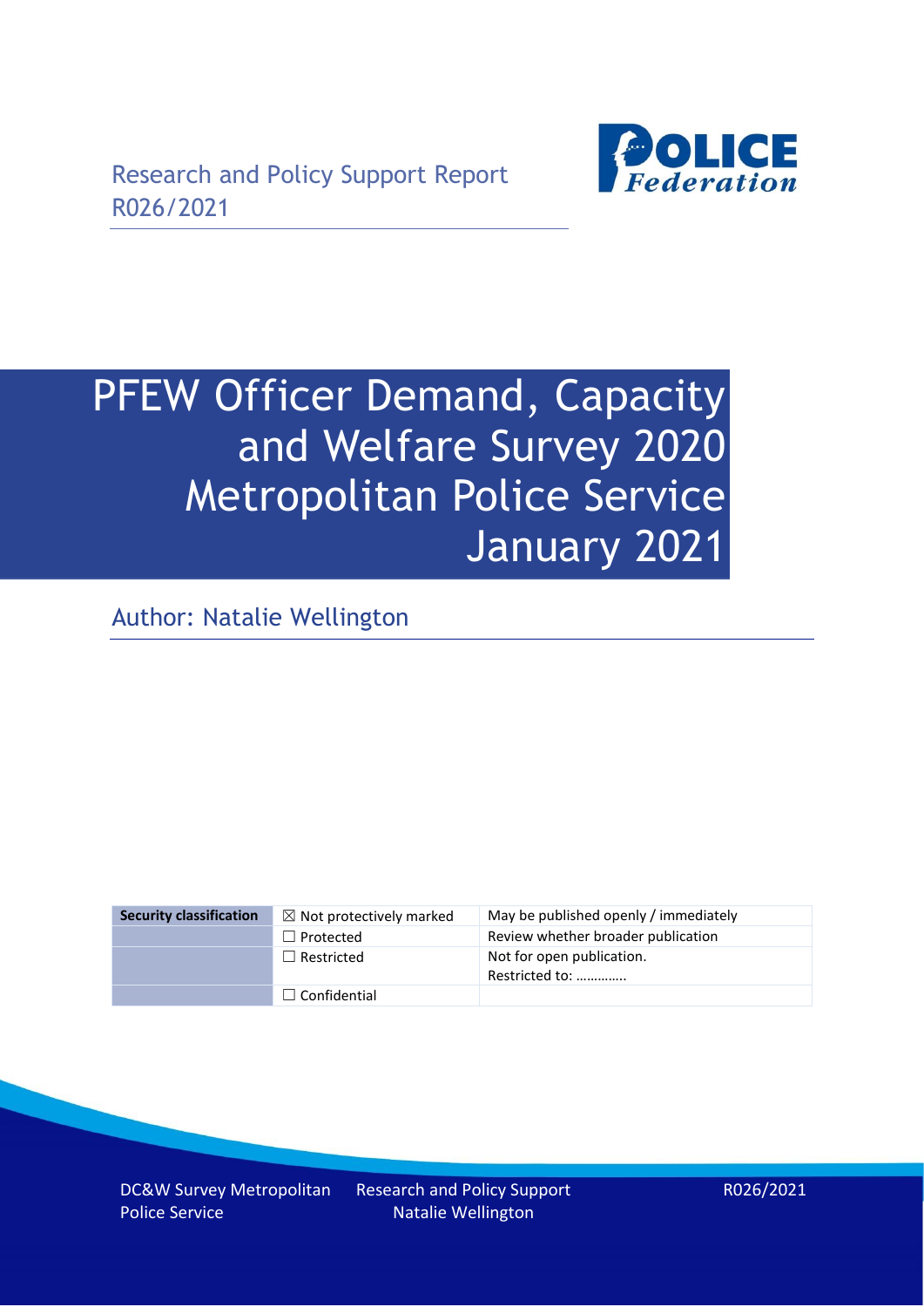# **CONTENTS**

| 2.          |                                                            |  |
|-------------|------------------------------------------------------------|--|
| 3.          |                                                            |  |
| 4.          |                                                            |  |
| 5.          |                                                            |  |
| 6.          |                                                            |  |
| $7_{\cdot}$ | ORGANISATIONAL SUPPORT FOR MENTAL HEALTH AND WELLBEING  17 |  |
| 8.          |                                                            |  |
|             |                                                            |  |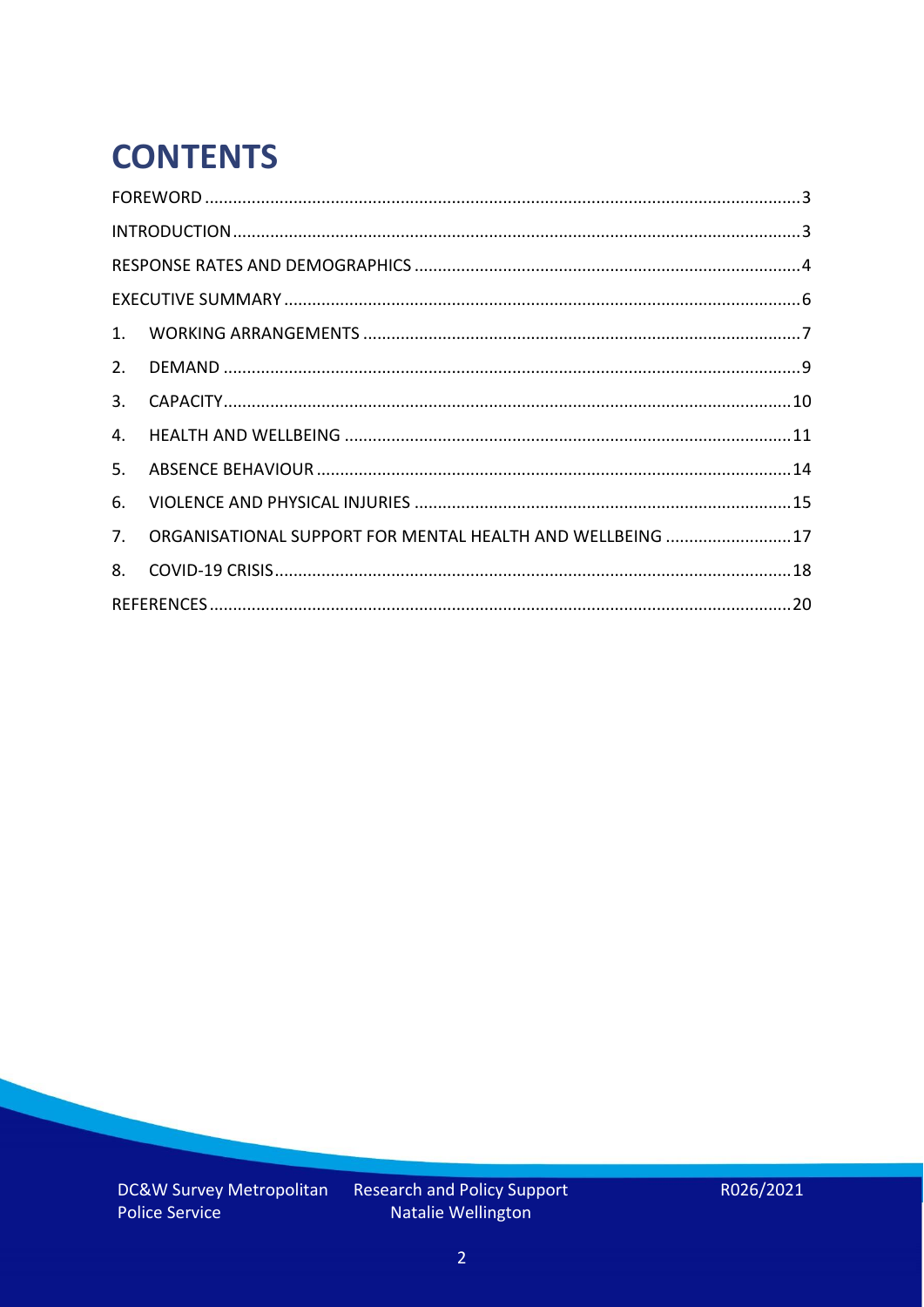### <span id="page-2-0"></span>**FOREWORD**

#### <span id="page-2-1"></span>**INTRODUCTION**

The Demand, Capacity and Welfare Survey is a biennial survey that started in 2016. This was in response to unprecedented budgetary cuts and a 14% fall in officer numbers over a seven year period from a high of 142,056 in 2009 to 122,748 in March 2016. <sup>i</sup> Evidence from a focus group study conducted by the PFEW<sup>ii</sup> also highlighted that these reductions may have been having a negative effect on officers' individual wellbeing. It was within this context that the Police Federation of England and Wales (PFEW) began a biennial Demand, Capacity and Welfare Survey. The 2020 PFEW Demand, Capacity and Welfare Survey is the third iteration of the survey. Due to the current global health crisis we have included questions specific to COVID-19, in order to help us to better understand the impacts of working within the police service during this crisis and officers' experiences on the ground. We have reported personal impacts in a specific section and organisational impacts are reported at contextually appropriate points throughout the report, to enable comparisons with other relevant items (for example we have included the results for the question asking whether COVID-19 has had an impact on single-crewing within the same section as the results for the question regarding frequency of single-crewing).

This report provides a summary of responses to key questions from the 2020 PFEW Officer Demand, Capacity and Welfare Survey from respondents in Metropolitan Police Service.

Where appropriate, details of average responses from previous years, or the police service as a whole, are also presented.<sup>1</sup> However, differences across these figures have not been tested to assess whether they are statistically significant;<sup>2</sup> therefore, any and all differences reported are for guidance only and must be treated with caution. When comparing forcelevel data across years, a dash (–) is used, when applicable, to indicate where a force report was not provided due to small sample sizes.

Please be aware that the total number of responses for each item may vary slightly as not all items were answered by all respondents, and all percentages are rounded to the nearest

DC&W Survey Metropolitan Police Service

 $1$  Data were weighted at a national level on the basis of respondents' force to ensure that each force were proportionally represented within the national sample; no weightings were applied at a force level. More information about weightings can be found in the 2020 Technical Annex R098/2020.

 $2$  As all the data are derived from samples of the population, rather than the whole population, percentage figures calculated are strictly speaking estimates, rather than exact measures. This means that every figure has a margin of error associated with it. Hence a very small percentage difference year on year may be due to sampling, rather than to actual changes.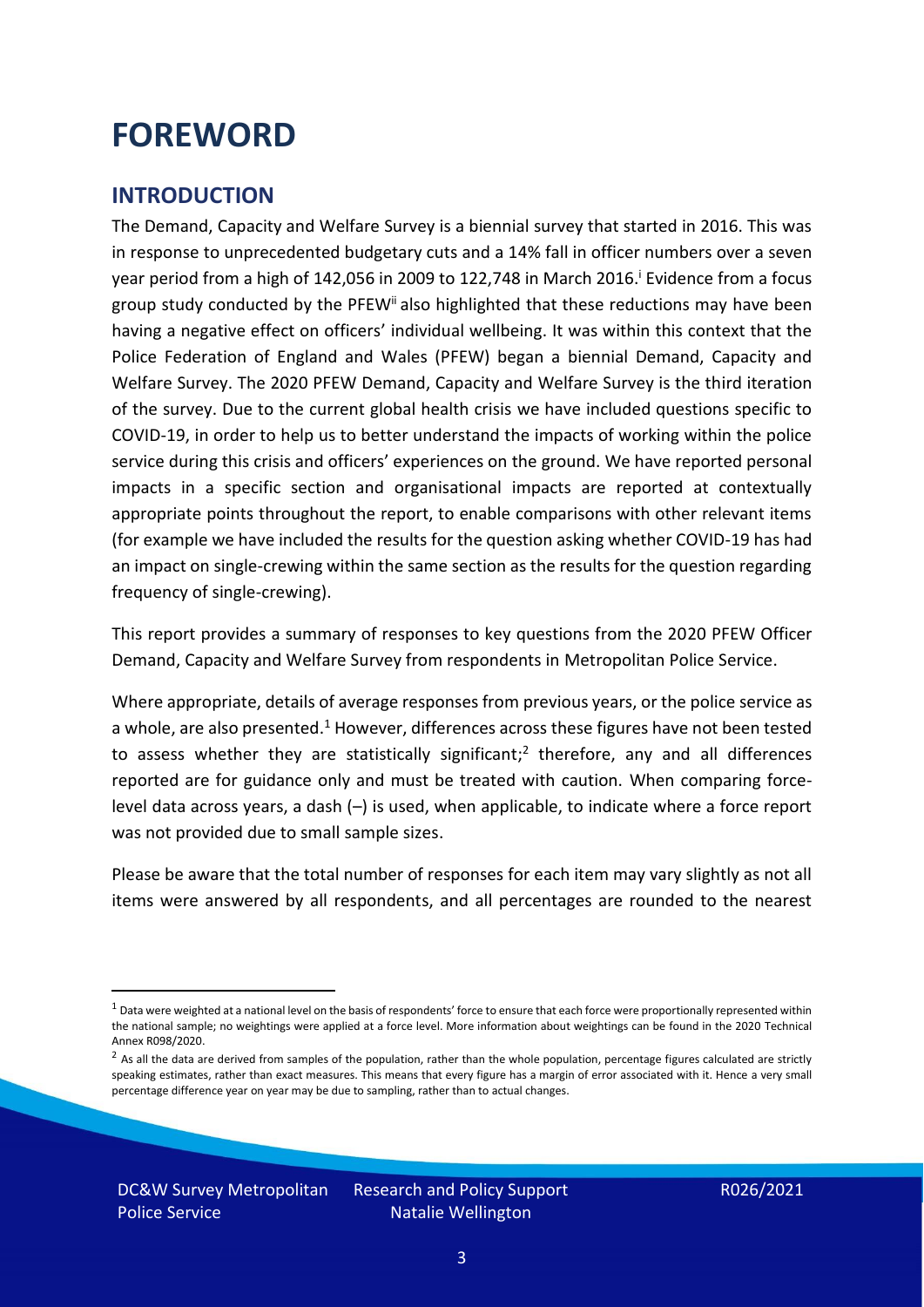whole number. In addition, the actual differences between any and all groups may be quite small, and these details should be considered when interpreting the data.

#### <span id="page-3-0"></span>**RESPONSE RATES AND DEMOGRAPHICS**

Survey responses were gathered over a seven-week period between October and November 2020. All officers of the federated ranks in England and Wales were eligible to participate. Analyses were conducted on a sample of 12,471 responses drawn from all 43 forces across England and Wales. The national response rate for the 2020 survey was 10%.

Overall, 3% of respondents (n=423) to the survey declined to state which force they belonged to. These responses have been included within the national data but are excluded from force-level analyses.<sup>3</sup>

2033 responses were received from Metropolitan Police Service, representing a response rate of around 6% (based on March 2020 Home Office figures of officer headcount).<sup>iii</sup> The margin of error for this report has been calculated using the size of the sample and population. At a 95% confidence level, this force report has a 2% margin of error. If the margin of error is less than 5%, it can be considered to be within the normal bounds of academic rigour.<sup>4</sup> If this threshold has not been met, the results from this report must be interpreted with caution.

65% of responses from Metropolitan Police Service were received from male officers and 27% of responses were from female officers. The other 7% preferred not to say or identified in another way. In regards to rank, 71% of respondents from Metropolitan Police Service were Constables, 20% were Sergeants, 7% were Inspectors, and 1% were Chief Inspectors. 12% of responses from Metropolitan Police Service were received from Black and Minority Ethnic (BME) officers.

DC&W Survey Metropolitan Police Service

<sup>&</sup>lt;sup>3</sup> Please see the 2020 Technical Annex R098/2020 for excluded cases.

<sup>&</sup>lt;sup>4</sup> The generally accepted academic standards is a 95% confidence level with a 5% (or less) margin of error.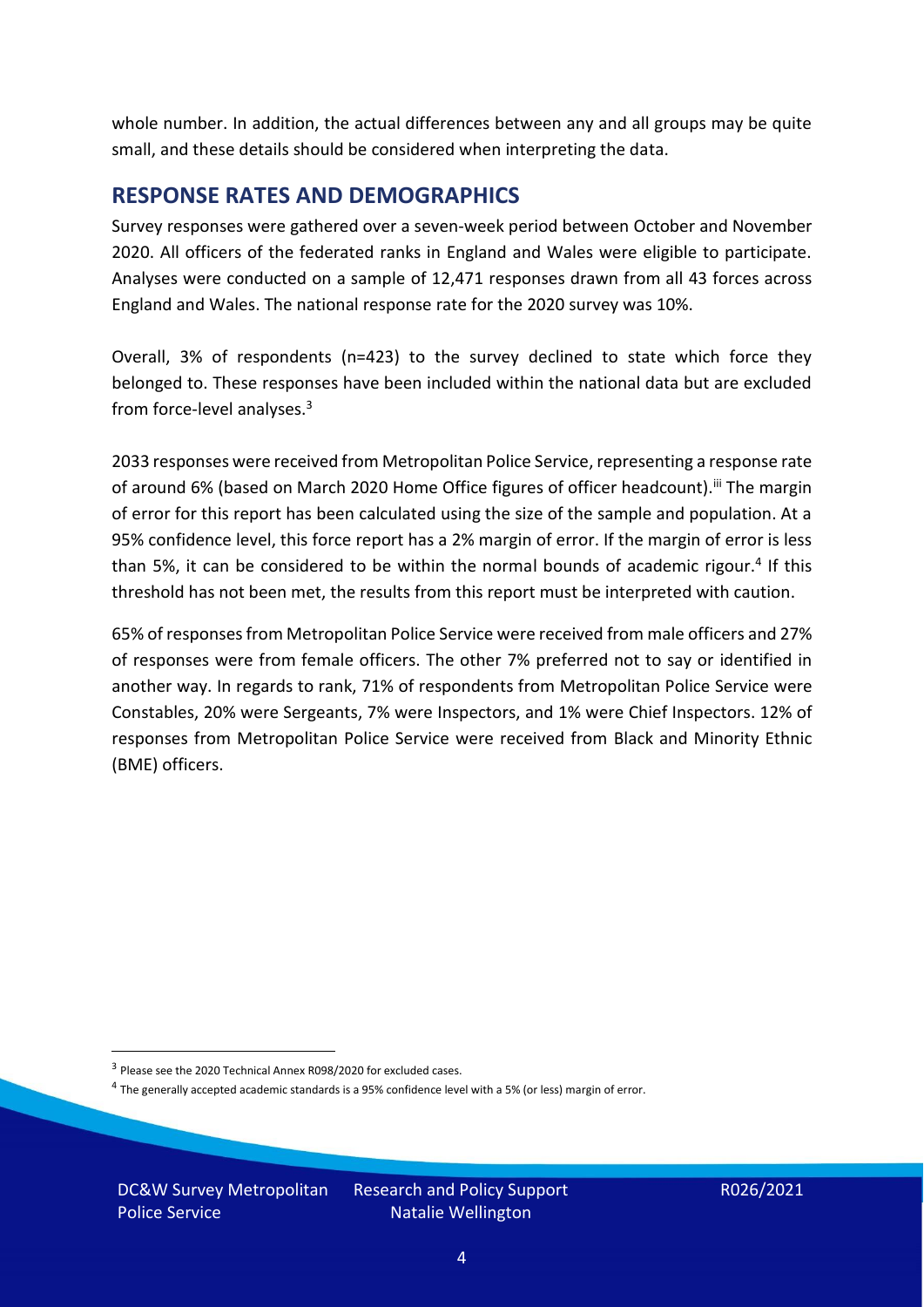### **INFOGRAPHIC**

### **Who responded?**

**2033** responses were received from Metropolitan Police Service, representing a **6%** response rate.



DC&W Survey Metropolitan Police Service

Research and Policy Support Natalie Wellington

#### R026/2021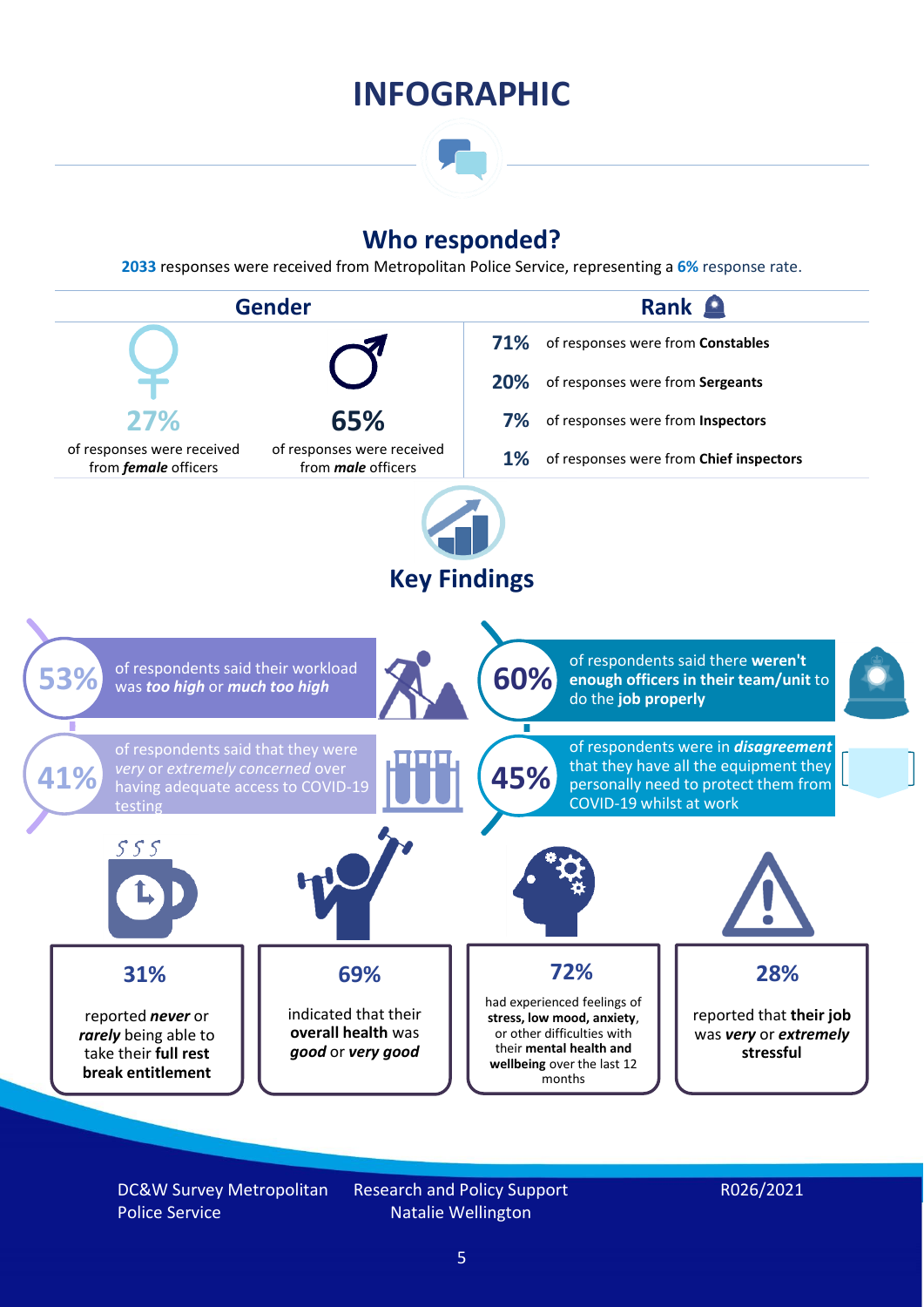### <span id="page-5-0"></span>**EXECUTIVE SUMMARY**

- **2033** responses were received from Metropolitan Police Service, representing a response rate of around **6%**.
- The average (mean) rating for **overall job satisfaction** for respondents was **5/10**.
- **30%** reported being **single-crewed** *often* or *always* and **7%** reported being **singlecrewed** *more often* due to **COVID-19**.
- **31%** of respondents reported *never* or *rarely* being able to take their **full rest break entitlement**; *lower than* the proportion in 2018 (41%).
- **53%** of respondents reported that their **workload** is currently *too high*, or *much too high*; *lower than* the proportion in 2018 (62%).
- **60%** of respondents said there **weren't enough officers in their team/unit** to do the **job properly**.
- The average (mean) **overall life satisfaction** rating was **6/10**. This can be compared to the national average of 6/10.
- **69%** of respondents indicated that their **overall health** was *good* or *very good.*
- **28%** of respondents said that they viewed their job as *very* or *extremely* **stressful**. This was *lower than* the proportion in 2018 (33%).
- **72%** of respondents indicated that they had **experienced feelings of stress, low mood, anxiety, or other difficulties with their health and wellbeing** over the last 12 months.
- **15%** of respondents reported that they had suffered **one or more injuries** that required medical attention as a result of **work-related violence** in the last year.
- **10%** of respondents reported that they had suffered **one or more injuries** that required medical attention as a result of **work-related accidents** in the last year.
- **31%** of respondents reported that they were *very* or *extremely worried* about the **impact that the COVID-19 crisis will have on them personally**.
- **2%** of respondents reported that they *have* or *have had* **COVID-19** confirmed by a positive antigen or antibody test.
- **45%** of respondents reported that they *disagreed* or *strongly disagreed* that they **have all the equipment they personally need to protect them from COVID-19 whilst at work**.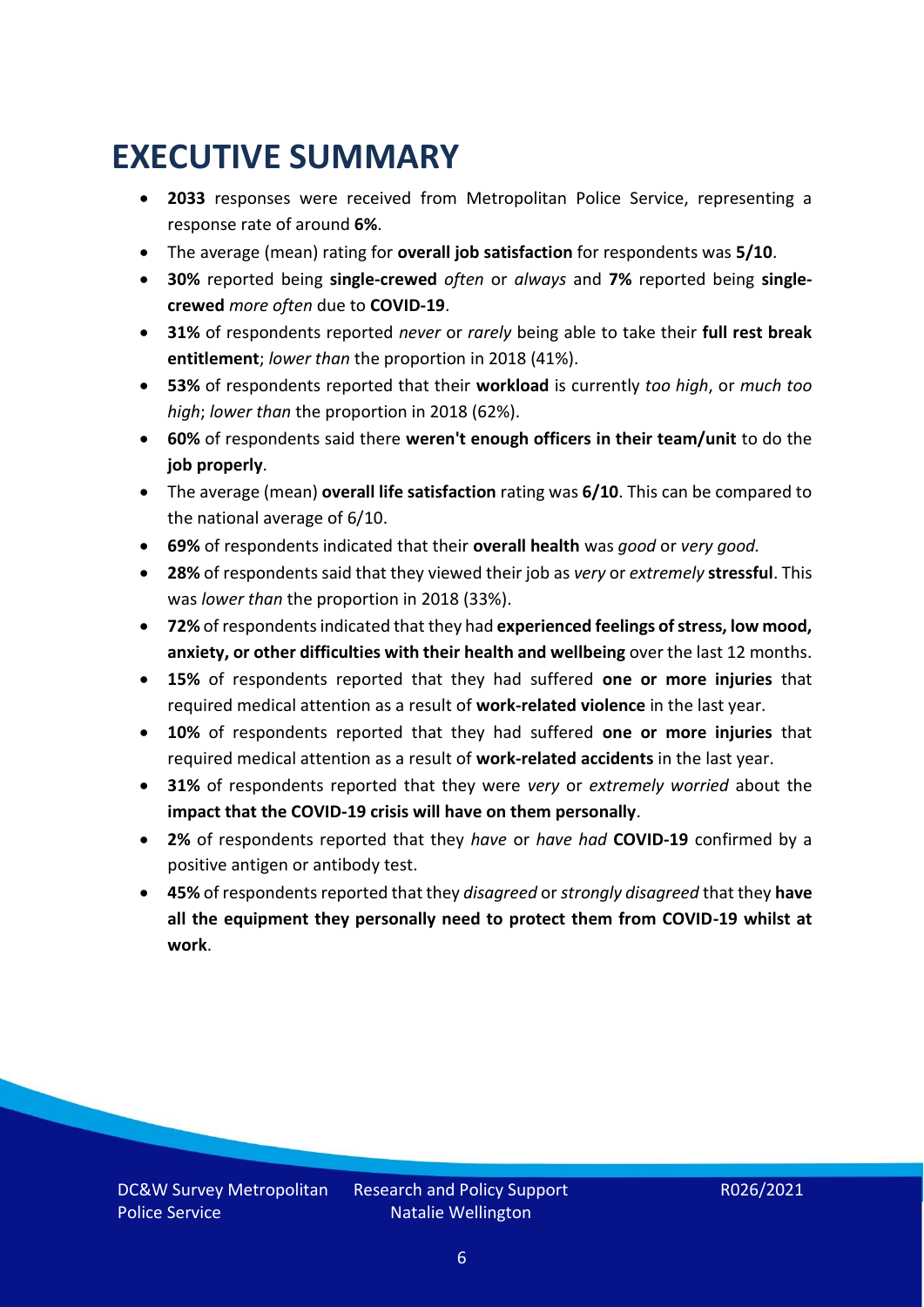### <span id="page-6-0"></span>**1. WORKING ARRANGEMENTS**

### **1.1. OVERALL JOB SATISFACTION**

Respondents were asked to rate their overall job satisfaction between 0 and 10, where 0 was 'not at all satisfied' and 10 was 'completely satisfied.' The average (mean) rating for overall job satisfaction for respondents from Metropolitan Police Service was 5/10 (range 0- 10), with 38% of respondents reporting an overall job satisfaction rating of *4* or *less*. This can be compared to the national average of 5/10 (range 0-10), and 37% of respondents reporting an overall job satisfaction rating of *4* or *less*.

### **1.2. SHIFT LENGTH**

7% of respondents from Metropolitan Police Service reported that their formal shift duration was more than the 8-10 hours advised by the Health and Safety Executive<sup>iv</sup> and the Police Negotiating Board,<sup>v</sup> and 5% of respondents indicated a shift length of *12 hours* or *more*. 9% of the national sample indicated that their formal shift duration was more than 8-10 hours, and 7% indicated a shift length of *12 hours* or *more*. 5

#### **1.3. SINGLE-CREWING**

Among respondents from Metropolitan Police Service, for whom this item was applicable, 30% reported being single-crewed either *often* or *always* over the previous 12-month period. This can be compared with 58% of respondents from the national sample.<sup>6</sup>

Due to COVID and the social distancing regulations implemented by the UK government, forces may have changed their normal operational procedures around crewing in order to reduce opportunities for infection between colleagues. The NPCC released guidance stating that when officers are double crewed a surgical Type IIR face mask should be worn in an enclosed space, such as a vehicle or personnel carrier, when social distancing cannot be achieved.<sup>vi</sup> However, some of the units may have decided to reduce the risk further by limiting double crewing or placing officers in bubbles. As such, in this year's iteration of the survey we wanted to ask an additional query about COVID-19 in relation to crewing levels, to see if crewing levels were affected by this. The findings were that 7% from Metropolitan Police Service reported being single-crewed *more often* due to COVID-19.

 $<sup>6</sup>$  Respondents that reported not applicable were removed from force-level and national analysis.</sup>

DC&W Survey Metropolitan Police Service

<sup>&</sup>lt;sup>5</sup> Respondents that reported not applicable were removed from force-level and national analysis.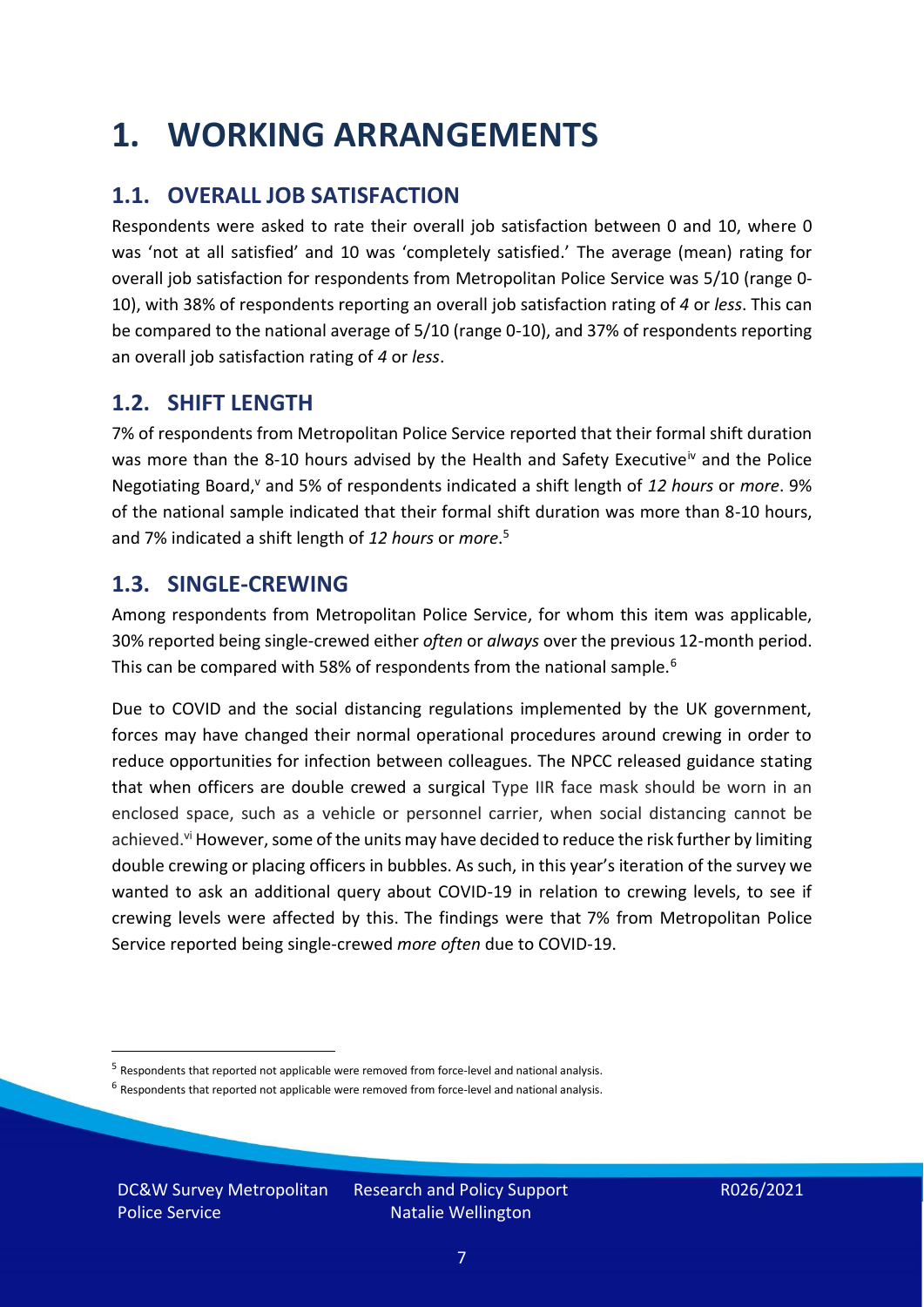#### **1.4. BREAKS, REST DAYS AND ANNUAL LEAVE**

31% of respondents from Metropolitan Police Service reported *never* or *rarely* being able to take their full rest break entitlement, and 60% reported having had *two* or *more* rest days cancelled in the previous 12-month period. Furthermore, 45% of respondents from Metropolitan Police Service told us that they had a request for annual leave refused *once* or *more* in the previous 12-month period.

Historical comparisons for items relating to breaks, rest days and annual leave for Metropolitan Police Service, are also provided in *Table 1* below.

| Table 1: Force level figures for breaks, rest days<br>and annual leave                                       | 2016 | 2018 | 2020 |
|--------------------------------------------------------------------------------------------------------------|------|------|------|
| Reported being never or rarely able to take full<br>rest break entitlement                                   | 47%  | 41%  | 31%  |
| Reported having two or more rest days<br>cancelled in the previous 12 months                                 | 79%  | 65%  | 60%  |
| Reported having a request for annual leave<br>refused once or more in the previous 12<br>months <sup>7</sup> | 84%  | 51%  | 45%  |

DC&W Survey Metropolitan Police Service

<sup>&</sup>lt;sup>7</sup> Please note, there were moderate changes to the question wording and response scale for this item between the 2016 and 2018 iterations of this survey. Please take this into consideration when interpreting any and all differences in the findings between these years, as altering the way in which a question is framed may unintentionally affect the way in which an individual responds.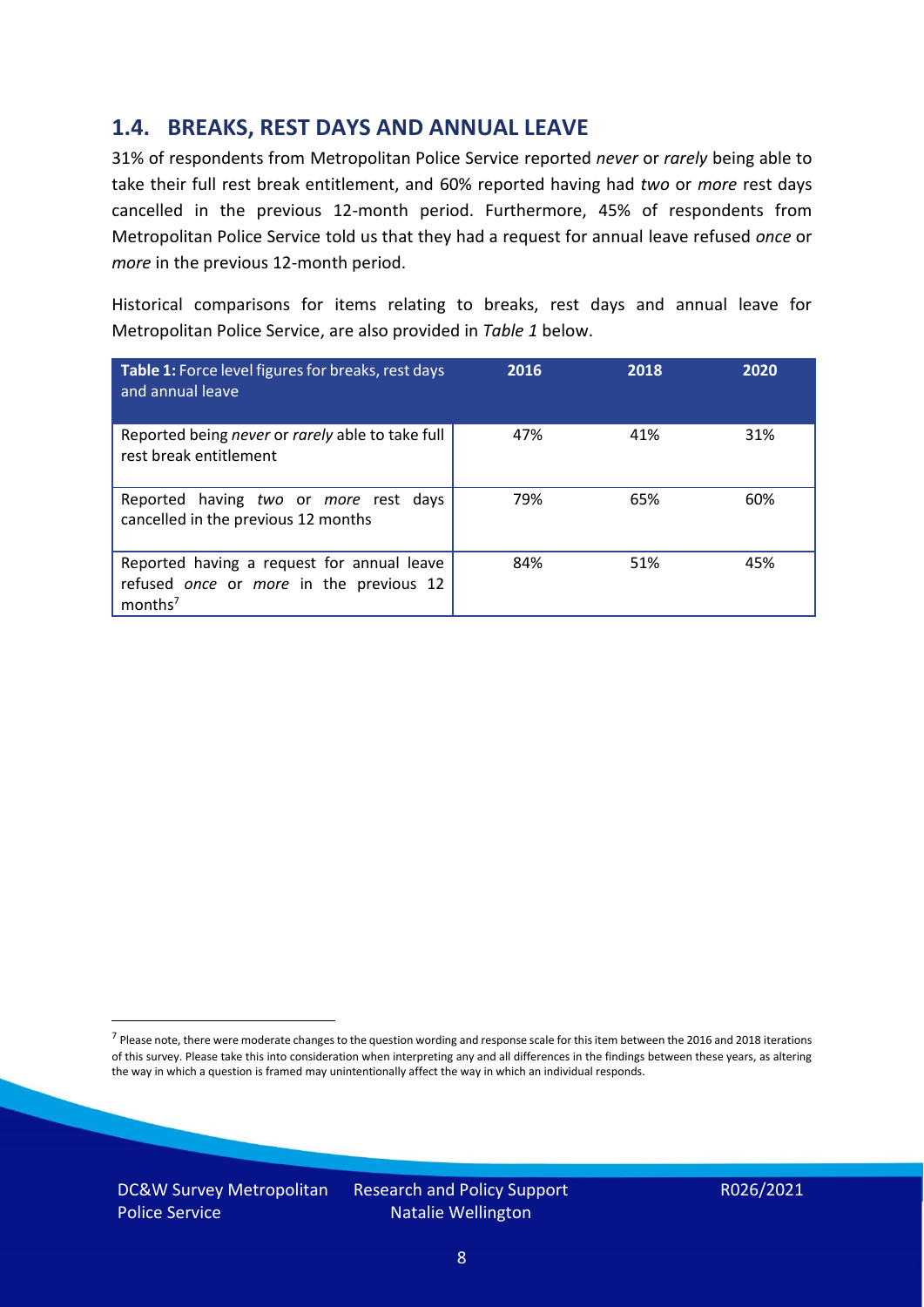# <span id="page-8-0"></span>**2. DEMAND**

### **2.1. WORKLOAD**

53% of respondents from Metropolitan Police Service told us that their workload is currently *too high*, or *much too high*. An historical comparison for both national and local proportions for workload are displayed in *Table 2* below.

| Table 2: Proportion of respondents reporting<br>that their workload was too high or much too<br>high in the previous 12-month period | 2016 | 2018 | 2020 |
|--------------------------------------------------------------------------------------------------------------------------------------|------|------|------|
| Force-level figures                                                                                                                  | 63%  | 62%  | 53%  |
| National figures                                                                                                                     | 66%  | 72%  | 60%  |

### **2.2. AMOUNT AND PACE OF WORK**

68% of respondents from Metropolitan Police Service *disagreed* or *strongly disagreed* that they generally have enough officers to manage all the demands being made on them as a team/unit.

Furthermore, 19% *agreed* or *strongly agreed* that they had enough time to engage in proactive policing in their team/unit. An historical comparison for both national and local proportions for this item are displayed in *Table 3* below.

| Table 3: Proportion of respondents reporting<br>that they agreed or strongly agreed that they<br>had enough time to engage in proactive<br>policing in their team/unit | 2016 | 2018 | 2020 |
|------------------------------------------------------------------------------------------------------------------------------------------------------------------------|------|------|------|
| Force-level figures                                                                                                                                                    | 18%  | 14%  | 19%  |
| National figures                                                                                                                                                       | 13%  | 9%   | 14%  |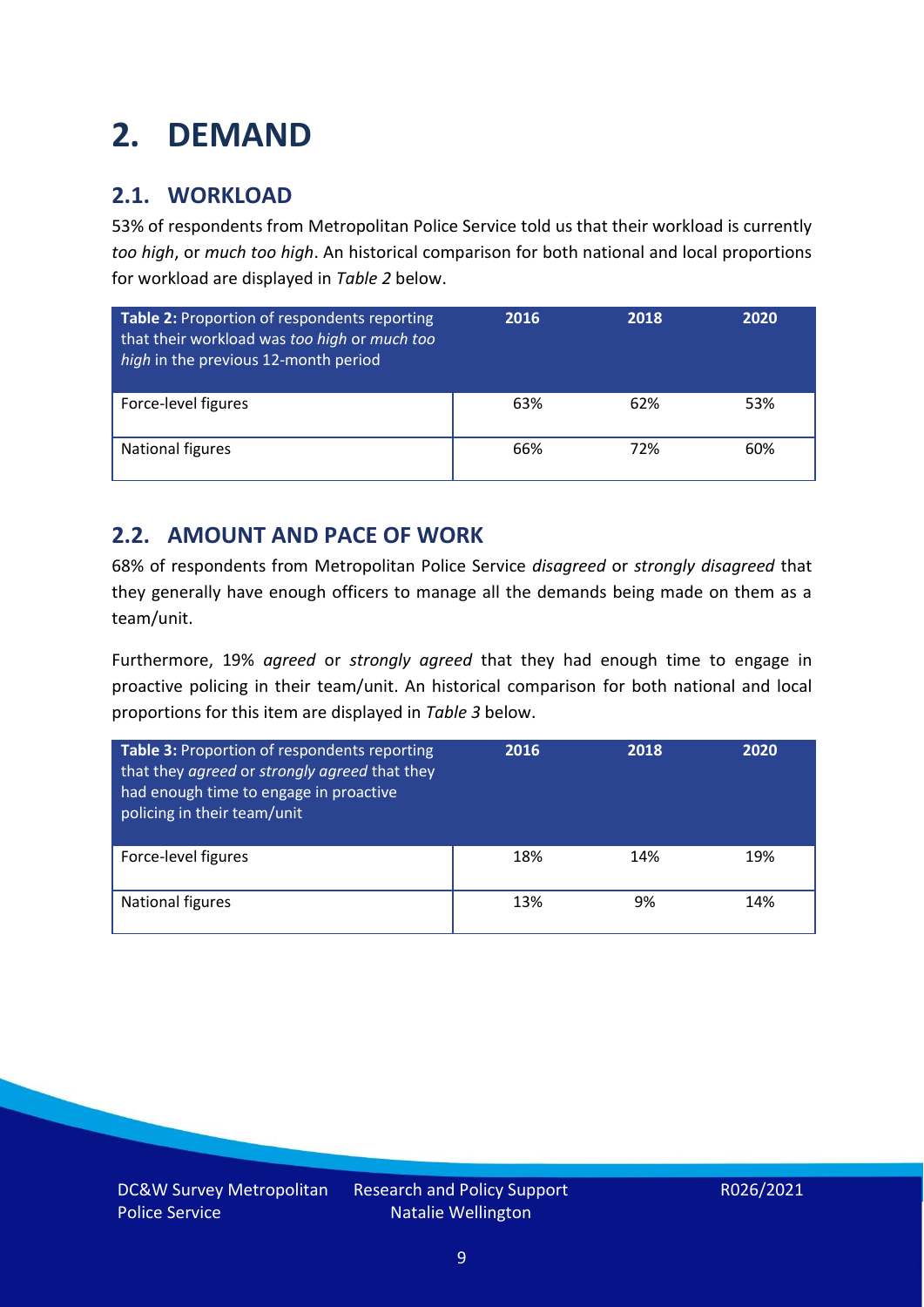### <span id="page-9-0"></span>**3. CAPACITY**

### **3.1. MINIMUM OFFICER STAFFING**

66% of respondents from Metropolitan Police Service indicated that their team or unit had a minimum officer staffing level.

Among respondents whose team or unit had a minimum officer staffing level, 22% indicated that this level was *never* or *rarely* achieved.

Respondents were asked how often minimum staffing levels have been met compared to before the COVID-19 crisis. 29% reported minimum staffing levels being met *less frequently* compared to before the COVID-19 crisis.

### **3.2. OFFICER STAFFING ARRANGEMENTS**

56% of respondents *disagreed* or *strongly disagreed* that the way officer staffing levels are determined in their team/unit seems to be effective. Historical comparisons for this item and one other key item, relating to capacity to deal with demand for Metropolitan Police Service, are provided in *Table 4* below.

| <b>Table 4:</b> Force level figures for key items relating to capacity                  |                                                               |      |      |  |
|-----------------------------------------------------------------------------------------|---------------------------------------------------------------|------|------|--|
| <b>Statements</b>                                                                       | Proportion of respondents who<br>disagreed with the statement |      |      |  |
|                                                                                         | 2016                                                          | 2018 | 2020 |  |
| The way officer staffing levels are determined in my<br>team/unit seems to be effective | 64%                                                           | 67%  | 56%  |  |
| There are enough officers in my team/unit for me to do<br>my job properly               | 71%                                                           | 73%  | 60%  |  |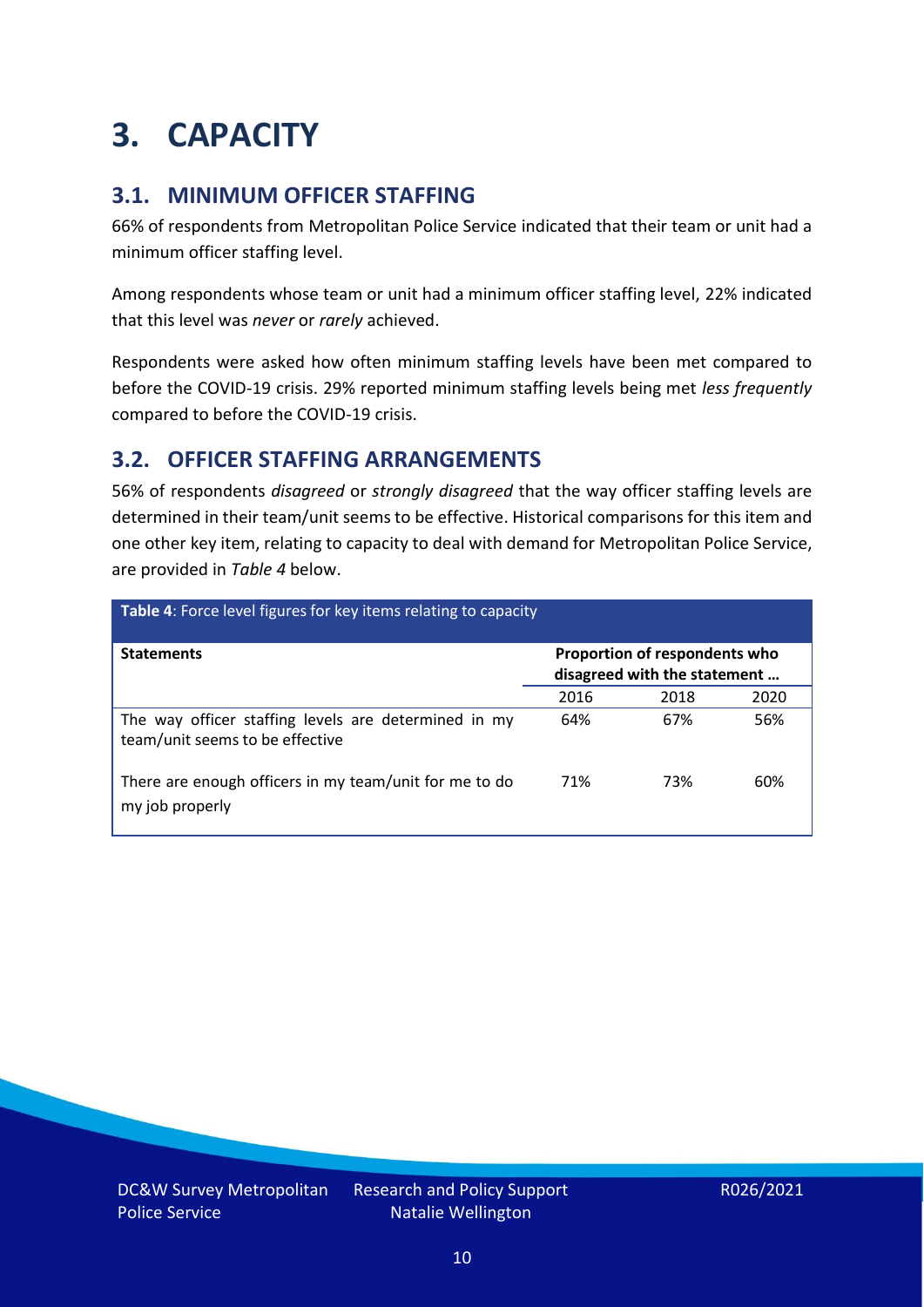### <span id="page-10-0"></span>**4. HEALTH AND WELLBEING**

### **4.1. OVERALL LIFE SATISFACTION AND WORTHWHILENESS**

Respondents were asked to rate their overall life satisfaction on a scale from 0 to 10, where 0 was *'Not at all satisfied'* and 10 was *'Completely satisfied'*. Furthermore, respondents were also asked to rate how worthwhile they feel the things they do in their life are on a scale from 0 to 10, where 0 was *'Not at all worthwhile'* and 10 was *'Completely worthwhile'.* These two items replicate the overall life satisfaction and overall worthwhileness questions posed within the Annual Population Survey by the Office for National Statistics (UK) and were included in the Demand, Capacity and Welfare Survey to enable benchmarking against the general population. vii

The average (mean) overall life satisfaction rating for the general population was 7 out of 10. The average (mean) rating for Metropolitan Police Service was 6 out of 10, with 25% of respondents reporting a low overall life satisfaction rating of *4* or *less*. These results can be compared to the national average of 6/10, with 23% of respondents reporting a low overall life satisfaction rating of *4* or *less*.

The average (mean) overall worthwhileness rating for the general population was 7 out of 10. The average (mean) rating for Metropolitan Police Service was 7 out of 10, with 18% of respondents reporting a low overall worthwhileness rating of *4* or *less*. These results can be compared to the national average of 7/10, with 18% of respondents reporting a low overall worthwhileness rating of *4* or *less*.

### **4.2. OVERALL PHYSICAL HEALTH**

Respondents were asked to rate their overall health on a scale from *very good* to *very poor*. An historical comparison for both national and local proportions for this item are in *Table 5* below.

| Table 5: Self-rated overall physical health |                       | 2016 | 2018 | 2020 |
|---------------------------------------------|-----------------------|------|------|------|
|                                             | Poor or very poor     | 12%  | 7%   | 10%  |
| Force-level figures                         | Neither good nor poor | 23%  | 19%  | 21%  |
|                                             | Good or very good     | 65%  | 73%  | 69%  |
|                                             | Poor or very poor     | 12%  | 7%   | 9%   |
| National figures                            | Neither good nor poor | 23%  | 17%  | 20%  |
|                                             | Good or very good     | 65%  | 77%  | 71%  |

DC&W Survey Metropolitan Police Service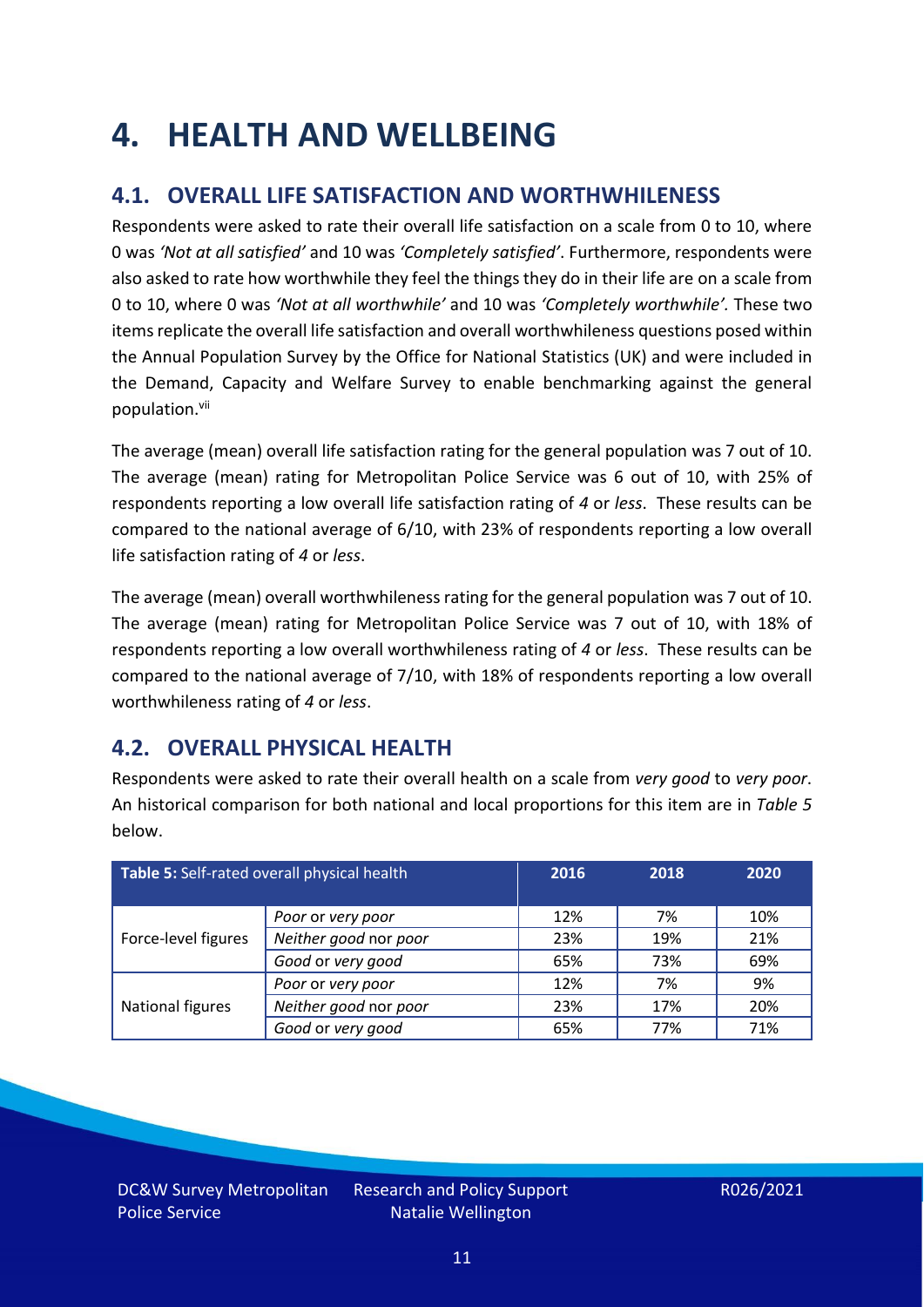### **4.3. SINGLE-ITEM INDICATORS FOR MENTAL HEALTH**

#### **4.3.1. ANXIETY AND HAPPINESS**

Overall anxiety was measured using a single-item measure. Respondents were asked to rate how anxious they had felt the day before on a scale from 0 to 10, where 0 was *'Not at all anxious'* and 10 was *'Completely anxious'*. Overall happiness was also measured using a single-item measure and respondents were asked to rate how happy they had been the day before on a scale from 0 to 10, where 0 was *'Not at all happy'* and 10 was *'Completely happy'*. These items replicate the overall anxiety and overall happiness questions posed within the Annual Population Survey by the Office for National Statistics (UK) and were chosen to enable benchmarking against the general population.<sup>viii</sup>

The average (mean) overall anxiety rating for the general population was 4 out of 10, with 36% of respondents reporting a high overall anxiety rating of *6* or *more*. <sup>8</sup> The average (mean) rating for Metropolitan Police Service was 4 out of 10, with 31% of respondents reporting a high overall anxiety rating of *6* or *more*. These results can be compared to the national average of 4/10, with 35% of respondents reporting a high overall anxiety rating of 6 or *more*.<sup>9</sup>

The average (mean) overall happiness rating for the general population was 7 out of 10. The average (mean) rating for Metropolitan Police Service was 6 out of 10, with 25% of respondents reporting a low overall happiness rating of *4* or *less*. These results can be compared to the national average of 6/10, with 25% of respondents reporting a low overall happiness rating of *4* or *less*.

#### **4.3.2. STRESS**

Work related stress was measured using a single-item measure. 28% of respondents from Metropolitan Police Service said that they viewed their job as *very* or *extremely stressful*.

This is *lower than* the proportion reported in the national sample (33%) and *lower than* the proportion reported by Metropolitan Police Service in 2018 (33%).

Stress outside of work was assessed using an adaptation of the work-related stress measure. 11% of respondents from Metropolitan Police Service said that they viewed their life outside of work as *very* or *extremely stressful*.

<sup>&</sup>lt;sup>8</sup> Please note that proportions for other wellbeing measures were not provided

 $9$  Overall scores for anxiety have been grouped and reported differently to life satisfaction, worthwhileness and happiness. The percentage of respondents scoring a high rating of *6* or *more* has been reported, as higher scores for anxiety are commonly associated with lower individual wellbeing. Whereas, the percentage of respondents scoring a very low rating of *4* or *less* has been reported for life satisfaction, worthwhileness and happiness, as lower scores on these measures are commonly associated with lower individual wellbeing.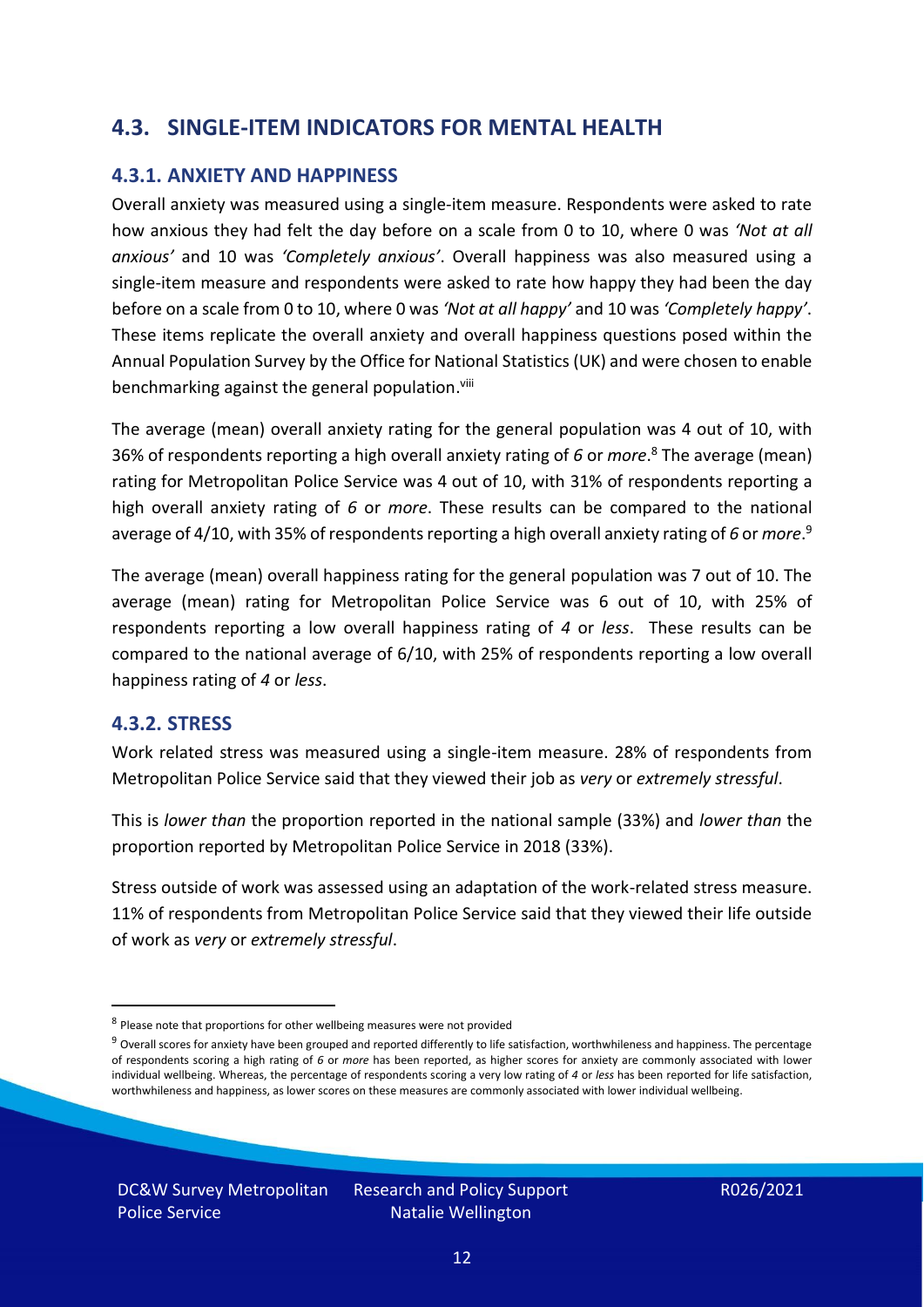#### **4.3.4. MENTAL HEALTH OVERVIEW**

A top-level broad overview of mental health and wellbeing was established using an item that asked respondents to indicate whether they had experienced feelings of stress, low mood, anxiety, or other difficulties with their health and wellbeing over the last 12 months. 72% of respondents from Metropolitan Police Service indicated that they had experienced feelings of stress, low mood, anxiety, or other difficulties with their health and wellbeing over the last 12 months; with 88% of these respondents also indicating that these feelings were caused by, or made worse by work.

#### **4.3.5. MENTAL WELLBEING**

Respondents' mental wellbeing was measured using the Short Warwick-Edinburgh Mental Wellbeing Scale,<sup>ix</sup> which asked them to rate their experience during the last two weeks for seven positively framed items. A metric score was calculated which indicated participants' overall wellbeing. The higher the score is, the better their overall wellbeing is thought to be.<sup>10</sup>

The metric score for Metropolitan Police Service is presented in *Table 6* below across years. This is also alongside the metric score for the national sample across years.

| <b>Table 6:</b> Average (mean) metric score for the Short Warwick-<br>Edinburgh Mental Wellbeing Scale | 2016 | 2018 | 2020 |
|--------------------------------------------------------------------------------------------------------|------|------|------|
| Force-level figures                                                                                    | 20   | 20   | 21   |
| National figures                                                                                       | 19   | 20   | 21   |

 $10$  The Short Warwick-Edinburgh Mental Wellbeing Scale was developed by the Universities of Warwick, Edinburgh and Leeds in conjunction with NHS Health Scotland (© University of Warwick, 2006).

DC&W Survey Metropolitan Police Service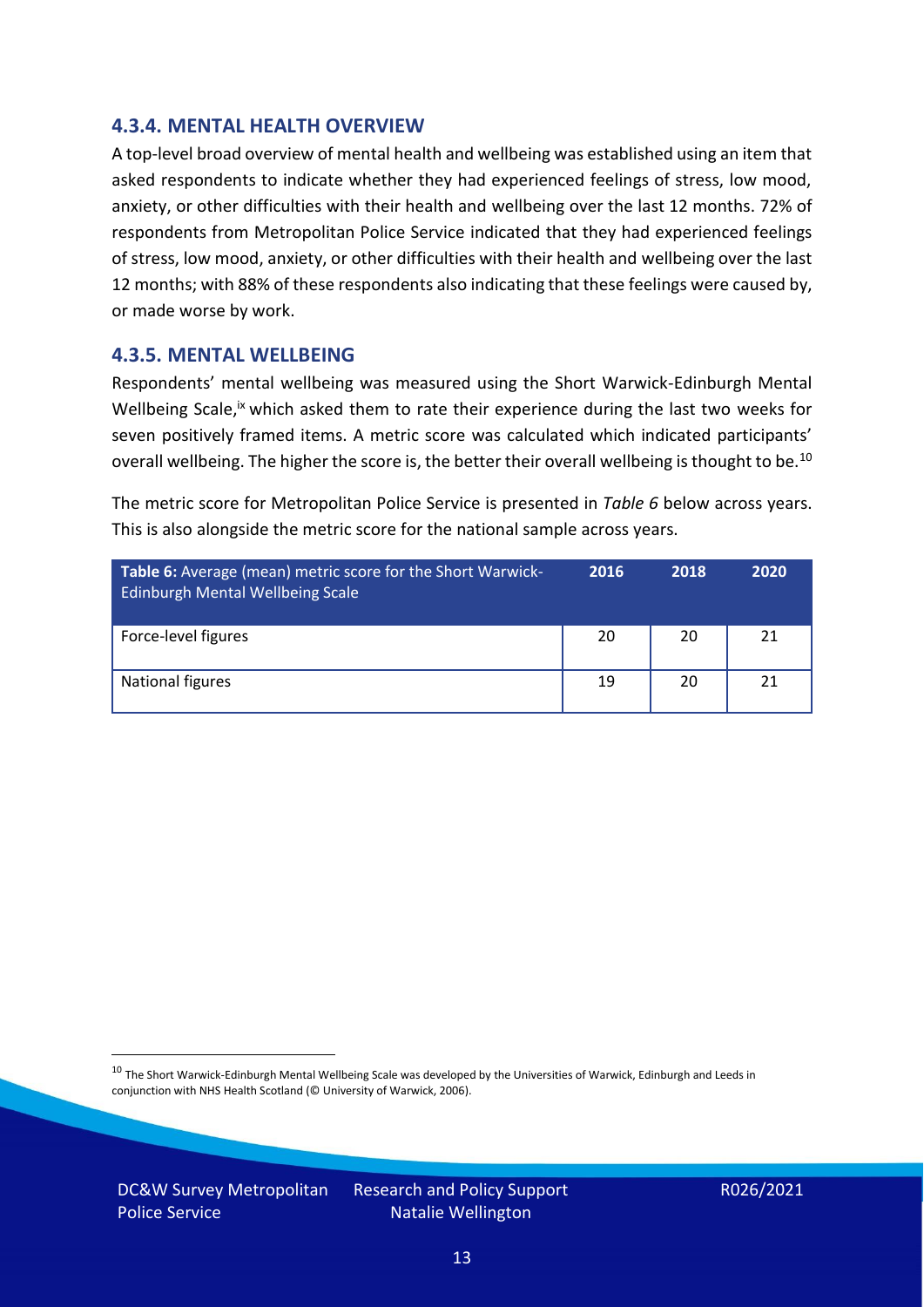# <span id="page-13-0"></span>**5. ABSENCE BEHAVIOUR**

### **5.1. ABSENCE**

43% of respondents from Metropolitan Police Service reported *one* or *more* days of sickness absence and 32% of respondents indicated that at least one day of their sickness absence was attributable to stress, depression, or anxiety.

The national proportion of respondents who had taken *one* or *more* days of sickness absence was 48% and 32% of respondents indicated that at least one day of their sickness absence was attributable to stress, depression, or anxiety.

### **5.2. PRESENTEEISM AND LEAVEISM**

Presenteeism is the act of attending work while ill. This has been shown to be associated with subsequent health decline, particularly in relation to burnout, $x$  and can lead to elevated absenteeism.<sup>xi</sup> Moreover, evidence suggests that presenteeism can compound the effects of the initial illness and negatively influence job satisfaction, resulting in negative job attitudes and withdrawal from work.<sup>xii</sup>

Leaveism is a term to describe hidden sickness absence and work undertaken during rest periods. A core dimension of leaveism includes using allocated time off such as annual leave entitlements to take time off when they are in fact unwell. Findings for Metropolitan Police Service across years are presented in *Table 7* below.

| Table 7: Proportion of respondents reporting the<br>following absence behaviour once or more over the<br>previous 12 months |                             | 2016 | 2018 | 2020 |
|-----------------------------------------------------------------------------------------------------------------------------|-----------------------------|------|------|------|
| Presenteeism                                                                                                                | Due to Physical health      | 90%  | 79%  | 66%  |
|                                                                                                                             | Due to Psychological health | 59%  | 64%  | 62%  |
| <b>Using</b><br>annual leave to<br>time off due to<br>take<br>health                                                        | Due to Physical health      | 66%  | 49%  | 36%  |
|                                                                                                                             | Due to Psychological health | 43%  | 43%  | 40%  |

DC&W Survey Metropolitan Police Service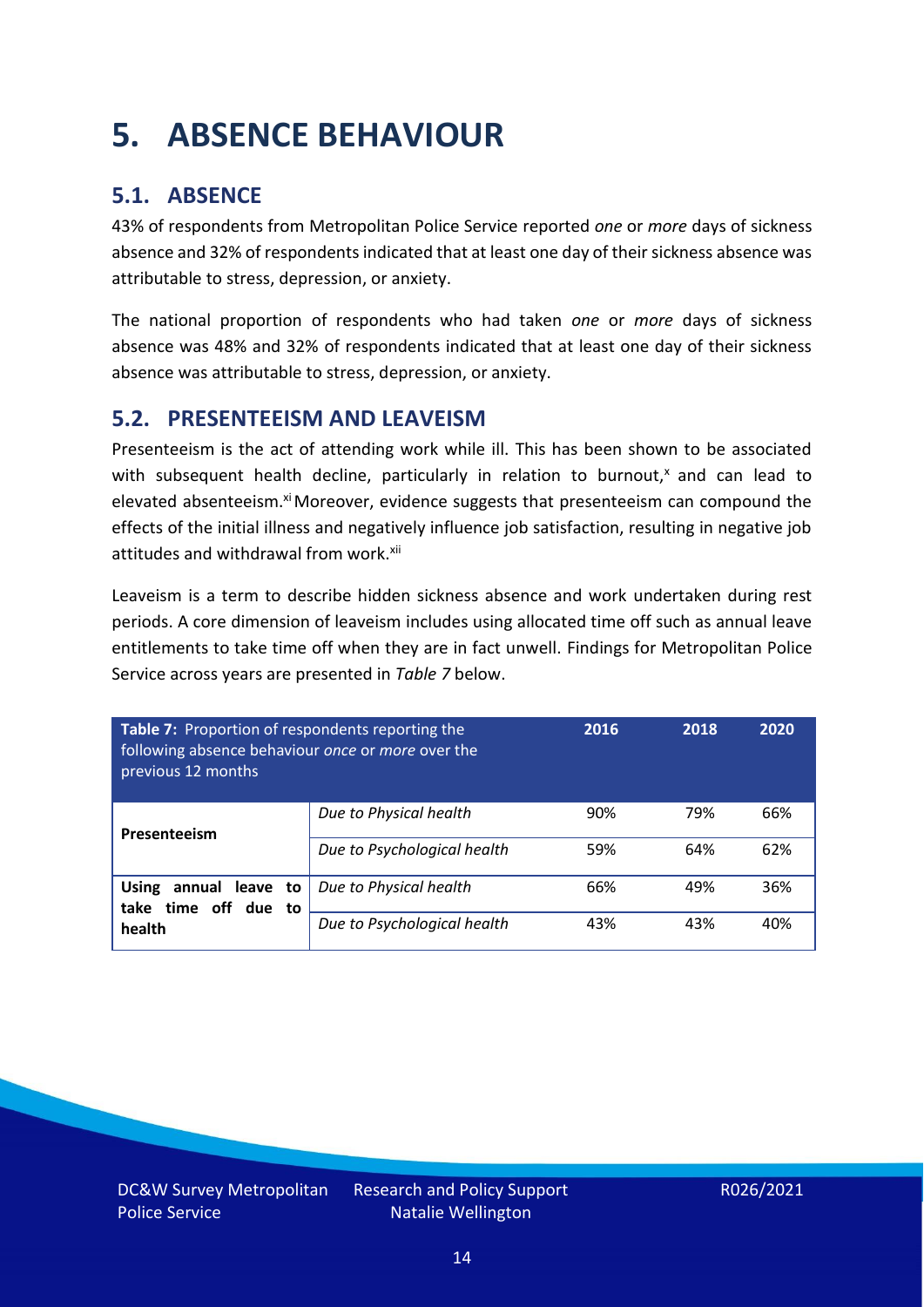# <span id="page-14-0"></span>**6. VIOLENCE AND PHYSICAL INJURIES**

### **6.1. VIOLENCE**

Verbal and physical violence was assessed using four questions regarding how often officers received verbal insults, verbal threats, spitting assaults, unarmed physical attacks, and attacks with a weapon from members of the public over the previous 12 months. Findings for Metropolitan Police Service are presented in *Table 8* below.

**Table 8**: Force level figures for frequency of verbal and physical violence from members of the public

| Type of violent victimisation                                                          | Proportion of respondents indicating frequency<br>of experience as at least once a week |      |      |
|----------------------------------------------------------------------------------------|-----------------------------------------------------------------------------------------|------|------|
|                                                                                        | 2016                                                                                    | 2018 | 2020 |
| Verbal insults (e.g. swearing, shouting, abuse)                                        | 41%                                                                                     | 30%  | 23%  |
| Verbal threats (e.g. threat of hitting, threat of<br>kicking)                          | 25%                                                                                     | 19%  | 12%  |
| Spitting assaults (i.e. being deliberately spat<br>$upon)$ <sup>11</sup>               |                                                                                         | 2%   | 2%   |
| Unarmed physical attacks (e.g. struggling to get<br>free, wrestling, hitting, kicking) | 15%                                                                                     | 11%  | 8%   |
| Use of a deadly weapon (e.g. stick, bottle, axe,<br>firearm)                           | 2%                                                                                      | 1%   | 0%   |

### **6.2. INJURIES**

15% of Metropolitan Police Service respondents reported that they had suffered *one or more* injuries that required medical attention as a result of **work-related violence** in the last year.

This is *lower than* the proportion reporting *one or more* injuries as a result of **work-related violence** in the national sample (16%) and *lower than* the proportion reported by Metropolitan Police Service in 2018 (20%).

10% of Metropolitan Police Service respondents reported that they had suffered one or more injuries that required medical attention as a result of **work-related accidents** in the last year.

 $11$  Data on spitting assaults is not available for the year 2016 as the item was not included until the 2018 iteration of the survey.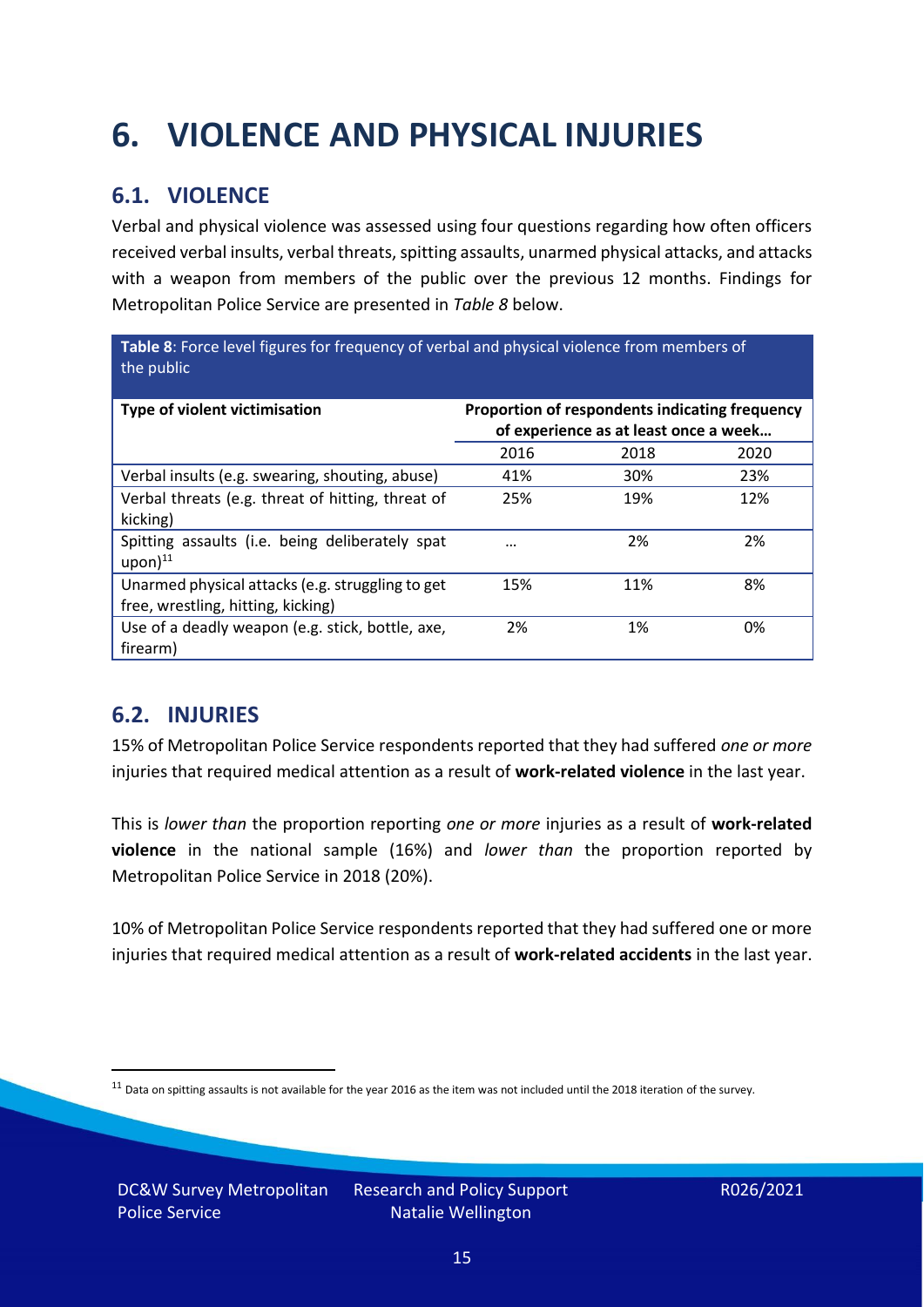This is *lower than* the proportion reporting *one or more* injuries as a result of **work-related accidents** in the national sample (11%) and *lower than* the proportion reported by Metropolitan Police Service in 2018 (13%).

DC&W Survey Metropolitan Police Service

Research and Policy Support Natalie Wellington

R026/2021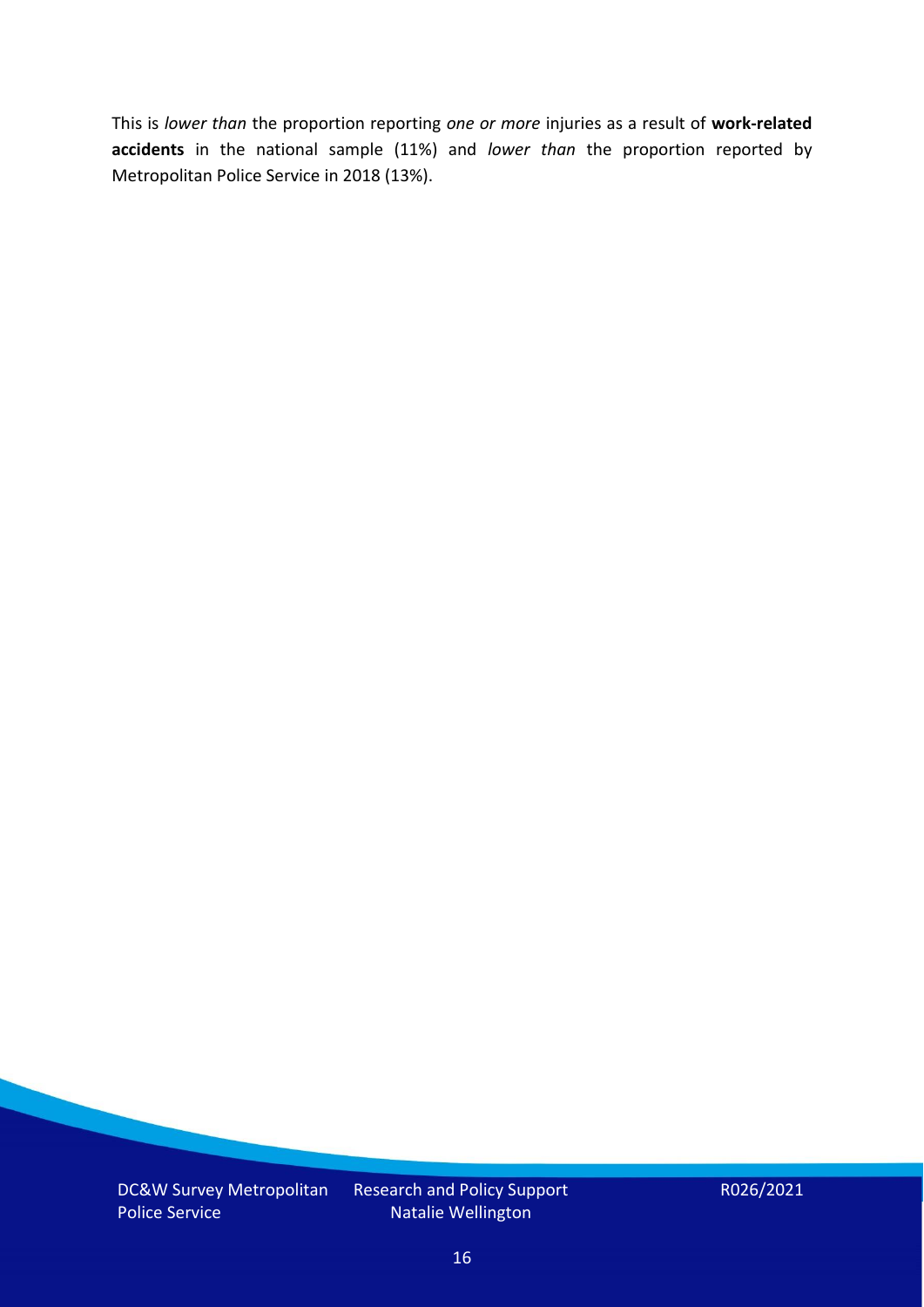# <span id="page-16-0"></span>**7. ORGANISATIONAL SUPPORT FOR MENTAL HEALTH AND WELLBEING**

### **7.1. DISCLOSURE**

Respondents who indicated that they had sought help for difficulties with mental health and wellbeing were presented with additional questions concerning disclosure to a line manager. 65% of respondents from Metropolitan Police Service, for whom it was applicable, reported that they had disclosed seeking mental health and wellbeing support to their line managers. This can be compared with 64% reported by Metropolitan Police Service in 2018.

#### **7.2. MENTAL HEALTH AND WELLBEING SUPPORT SERVICES**

Respondents were asked about mental health and wellbeing support services that are *reactive* (services that aim to help those that are already experiencing difficulties with their mental health and wellbeing), and *proactive* (services that aim to help people prevent difficulties with mental health and wellbeing from developing). Key findings for Metropolitan Police Service are displayed in the tables below, with *Table 9* displaying both national and local proportions.

**Table 9**: Proportion of respondents reporting that they are *aware* of reactive and proactive mental health and wellbeing support services that their force offers

| <b>Questions</b>                                                                                                                                                                                                                   | Proportion of respondents |                  |
|------------------------------------------------------------------------------------------------------------------------------------------------------------------------------------------------------------------------------------|---------------------------|------------------|
|                                                                                                                                                                                                                                    | Force-level figures       | National figures |
| Reported being aware of reactive services that their force<br>offers to support the mental health and wellbeing of its<br>employees (e.g. counselling, helpline services, peer<br>support groups etc.)                             | 72%                       | 74%              |
| Reported being aware of proactive services that their<br>force offers to support the mental health and wellbeing<br>of its employees (e.g. resilience training, mindfulness<br>workshops, mental health awareness programmes etc.) | 44%                       | 43%              |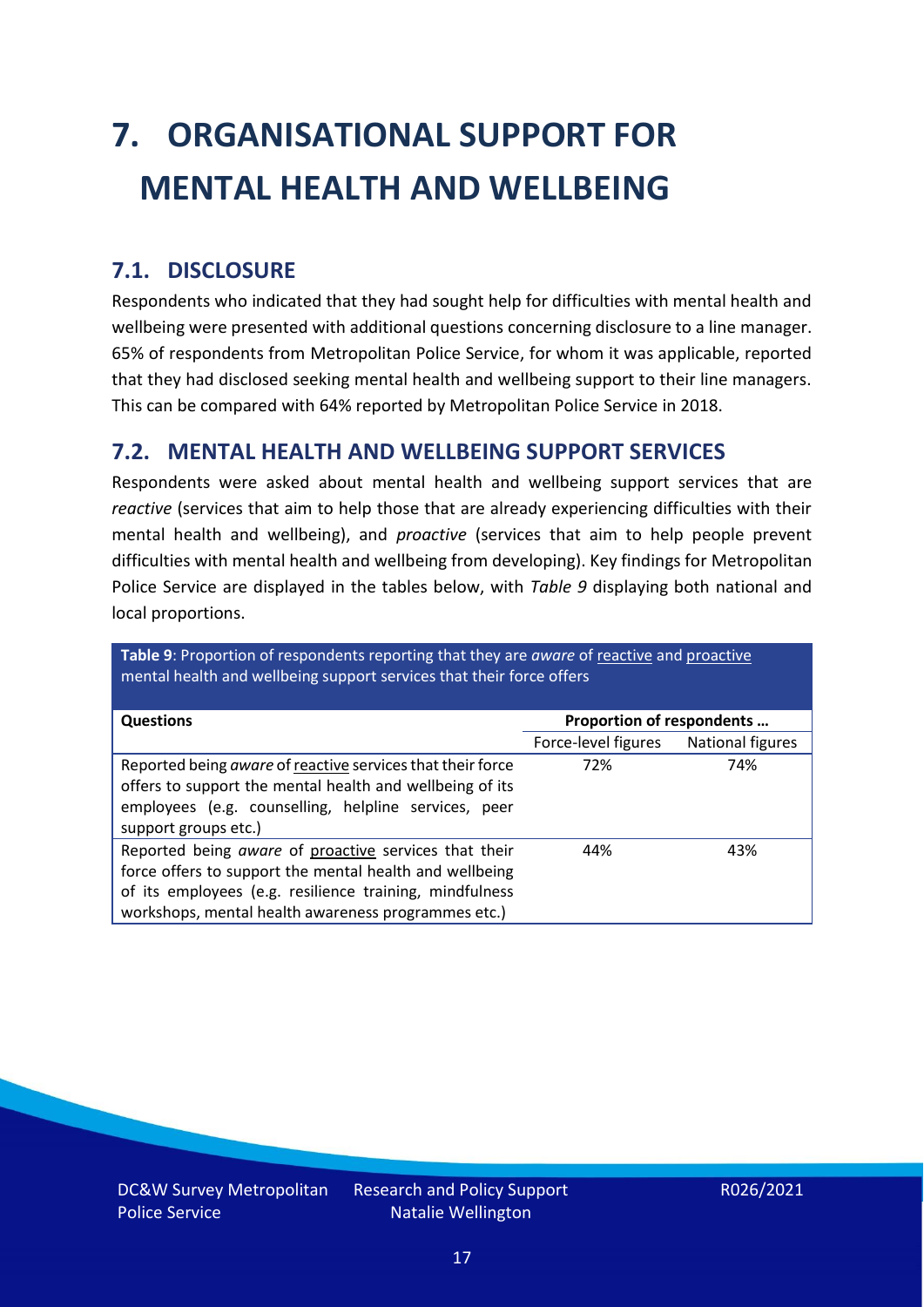### <span id="page-17-0"></span>**8. COVID-19 CRISIS**

Questions about the COVID-19 crisis have been included in this year's survey to help to better understand the impacts of working within the police service during this period. This section of the report specifically focusses on the personal impact of the COVID-19 crisis on officers, whilst organisational impacts have been reported at contextually appropriate points throughout the report.<sup>12</sup>

Respondents were asked whether they think they have or have had COVID-19. Comparisons for both national and local proportions are shown in *Table 10* below.

| Table 10: Proportion of respondents reporting whether<br>they have or have had COVID-19 | <b>Force-level</b><br>figures | <b>National</b><br>figures |
|-----------------------------------------------------------------------------------------|-------------------------------|----------------------------|
| Yes, confirmed by a positive antigen or antibody test                                   | 2%                            | 3%                         |
| Yes, based on strong personal suspicion or medical advice                               | 28%                           | 23%                        |
| No                                                                                      | 42%                           | 47%                        |
| Unsure                                                                                  | 27%                           | 27%                        |

31% of respondents from Metropolitan Police Service said that they were *very* or *extremely worried* about the impact that the COVID-19 crisis will have on them personally. This can be compared to the national sample, where 22% said that they were *very* or *extremely worried* about the impact that the COVID-19 crisis will have on them personally.

Respondents from Metropolitan Police Service were asked about their concern over the issues displayed in *Table 11* below (national and local proportions are shown).

| Table 11: Proportion of respondents reporting that they were very or extremely concerned over the<br>following |                           |                 |
|----------------------------------------------------------------------------------------------------------------|---------------------------|-----------------|
| <b>Statements</b>                                                                                              | Proportion of respondents |                 |
|                                                                                                                | Force-level               | <b>National</b> |
|                                                                                                                | figures                   | figures         |
| Becoming unwell with COVID-19 due to having close contact with                                                 | 36%                       | 34%             |
| someone who has COVID-19 in the line of duty                                                                   |                           |                 |
| Becoming unwell with COVID-19 due to being assaulted by someone                                                | 24%                       | 23%             |
| who has COVID-19 in the line of duty                                                                           |                           |                 |
| Having adequate access to COVID-19 testing (antigen                                                            | 41%                       | 37%             |
| and/or antibody diagnostic testing)                                                                            |                           |                 |
| Enforcing the lockdown restrictions                                                                            | 28%                       | 25%             |

<sup>12</sup> For more information please see the introduction to this report on page 3.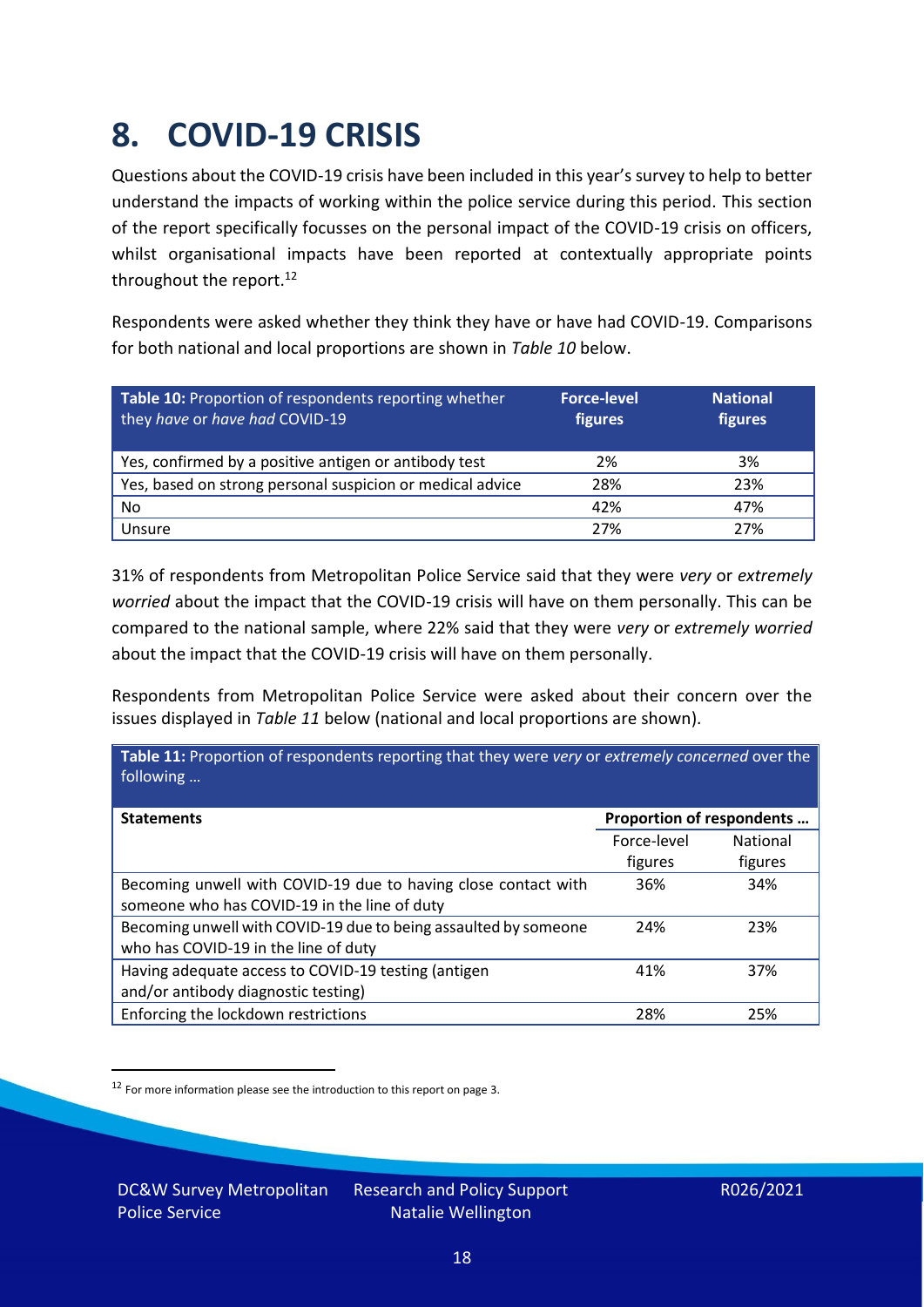Furthermore, 45% of respondents from Metropolitan Police Service reported that they *disagreed* or *strongly disagreed* that they have all the equipment they personally need to protect them from COVID-19 whilst at work. This can be compared to the national sample, where 39% reported that they *disagreed* or *strongly disagreed* that they have all the equipment they personally need to protect them from COVID-19 whilst at work.

DC&W Survey Metropolitan Police Service

Research and Policy Support Natalie Wellington

R026/2021